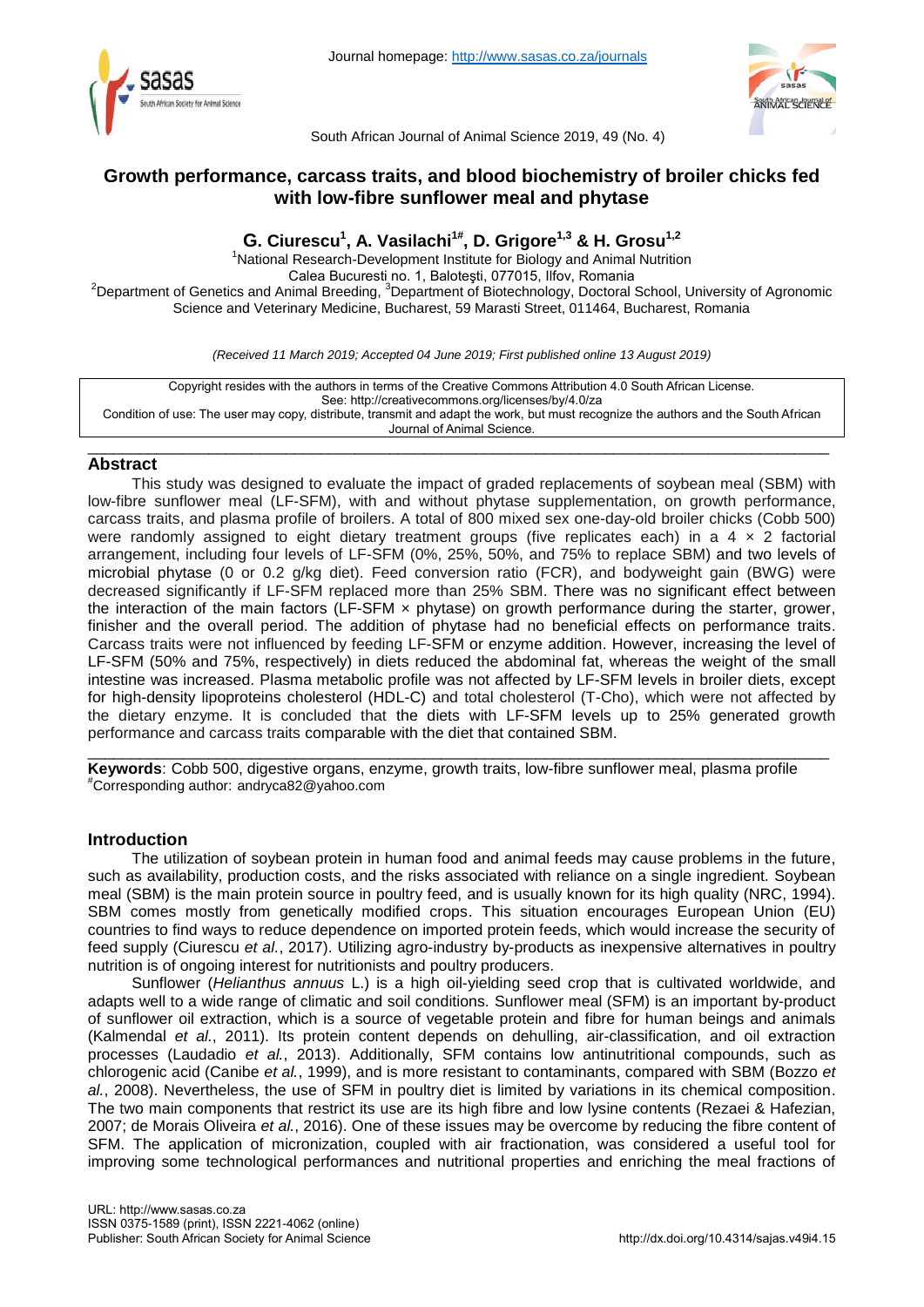healthy compounds (Rizzello *et al.*, 2012). High SFM levels in broiler diets require the addition of high levels of oil to compensate for the low energy content of this ingredient. Nevertheless, according to current market prices, oil seems to be one of the most expensive feedstuffs in broiler diets.

Phosphorus (P) is the third most expensive nutrient in poultry diets after energy and protein (Biehl *et al.*, 1998). Phytic acid (*myo*-inositol hexaphosphate) is an important plant P storage form and accounts for 50% to 80% of total P in plant seeds that are commonly used in livestock animal feeds. However, phytate-P has low bioavailability and is underutilized owing to the lack of endogenous phytate degrading enzymes in nonruminant livestock, including poultry (Selle *et al.*, 2006).

Phytase (*myo*-inositol-exakisphos-phohydrolase), a specific phosphohydrolase, degrades phytate to yield inositol monophosphate and orthophosphate via inositol penta- to monophosphates as intermediary products (Liu *et al.*, 1998). In-feed administration of microbial phytases to improve the digestibility of phytic acid is widely used in the production of poultry and other livestock (Simons *et al.*, 1990; Selle *et al.*, 2007; Cowieson *et al.*, 2011). Promising results have been reported when some exogenous enzyme is added to chicken, guinea fowl and quail diets that contain SFM to aid fibre digestion (carbohydrases) or to solubilize phytate-P (phytase), thereby reducing their negative effects on broiler production parameters (Mandal *et al.*, 2005). However, no research appears to have been reported on the application of phytase in broiler diets containing low-fibre SFM (LF-SFM).

Thus, the objective of this study was to evaluate an appropriate inclusion level of LF-SFM in chicks' diet as an alternative protein source instead of SBM, with or without microbial phytase supplementation, on the productive performance, digestive organ size and plasma biochemistry of broilers.

#### **Materials and Methods**

The study protocol was approved by the Local Ethical Committee for Animal Experiments in Balotesti, and was in accordance with the principles of EU Directive 2010/63/EU and Romanian Law on Animal Protection.

One-day-old Cobb 500 broiler chickens ( $n = 800$ ) of mixed sex were purchased from a local commercial hatchery, weighed (43.4  $\pm$  0.23 g/chick) individually, and randomly distributed to one of the eight dietary treatments in a 42-day feeding trial. Each treatment was sub-divided into five replicates, which were reared in pens of equal size (1.9  $\times$  1.0 m) and considered one block. Pens were arranged in longitudinal lines in the house. The chicks were vaccinated at hatch for Marek disease, infectious bronchitis, and Newcastle disease and were raised on wood shavings litter. Heat was provided with a heating lamp per pen. Except for day 1, a 23-hour light to 1-hour dark lighting programme was applied during the experiment. The temperature was maintained at 32 °C at placement, followed by a 3 °C decrease each week to achieve 20– 21 °C by using thermostatically controlled heaters, fans, and adjustable sidewall inlets. The main diets were arranged in a 4 × 2 factorial design, with the variable being LF-SFM, which replaced SBM on four levels (0%, 25%, 50%, and 75%, respectively) and enzyme supplementation at two levels (0 and 0.2 g/kg diet, respectively). The microbial phytase (Axtra® PHY 5000 L, a *Buttiauxella* spp. bacterium, expressed in a *Trichoderma reesei* fungus) was produced by Danisco Animal Nutrition, DuPont Industrial Biosciences (Marlborough, UK), at 1000 phytase units (FTU)**/**kg of final feed. One FTU is defined as the quantity of enzyme required to liberate 1*μ*mol of inorganic P/min, at pH 5.5, from an excess of 15 *μ*M sodium phytate at 37 °C (International Union of Biochemistry and Molecular Biology, 1992). The commercial powdered enzyme was added at 200 g/to 1000 FTU/kg feed (on top), as recommended by the manufacturer. The chemical compositions of diets are presented in Table 1.

The feeding programme was divided into three feeding phases: starter (days 1–10), grower (days 11– 22), and finisher (days 23–42). Diets for each feeding phase were formulated to be isocaloric, isonitrogenous, with similar content of total lysine, total sulfur amino acids (TSAA) (methionine + cysteine), calcium and available phosphorous, and to meet or exceed breeder guidelines (Cobb Vantress Europe Ltd, UK). Feed (in mash form) and water were provided ad libitum throughout the trial. Samples of ingredients and feed were analysed in duplicate for content of dry matter, crude protein (N x 6.25), ether extract and ash, using standard procedures according to the methods of the Commission Regulation (EC) no. 152 (OJEU, 2009). The contents of neutral detergent fibre (NDF) and acid detergent fibre (ADF) were determined using a Fibertec apparatus (automatic system Foss Tecator, Höganäs, Sweden). Carbohydrate content was estimated as nitrogen-free extract (NFE). Amino acids (AA) (excluding tryptophan, which was not determined) were analysed using a Thermo Scientific Surveyor Plus HPLC System (Thermo Fisher Scientific, MA, USA), according to the conditions described by Ciurescu & Pană (2017). Data are from the analysis carried out by the chemistry laboratory of National Research Development Institute for Biology and Animal Nutrition in Balotești, Romania.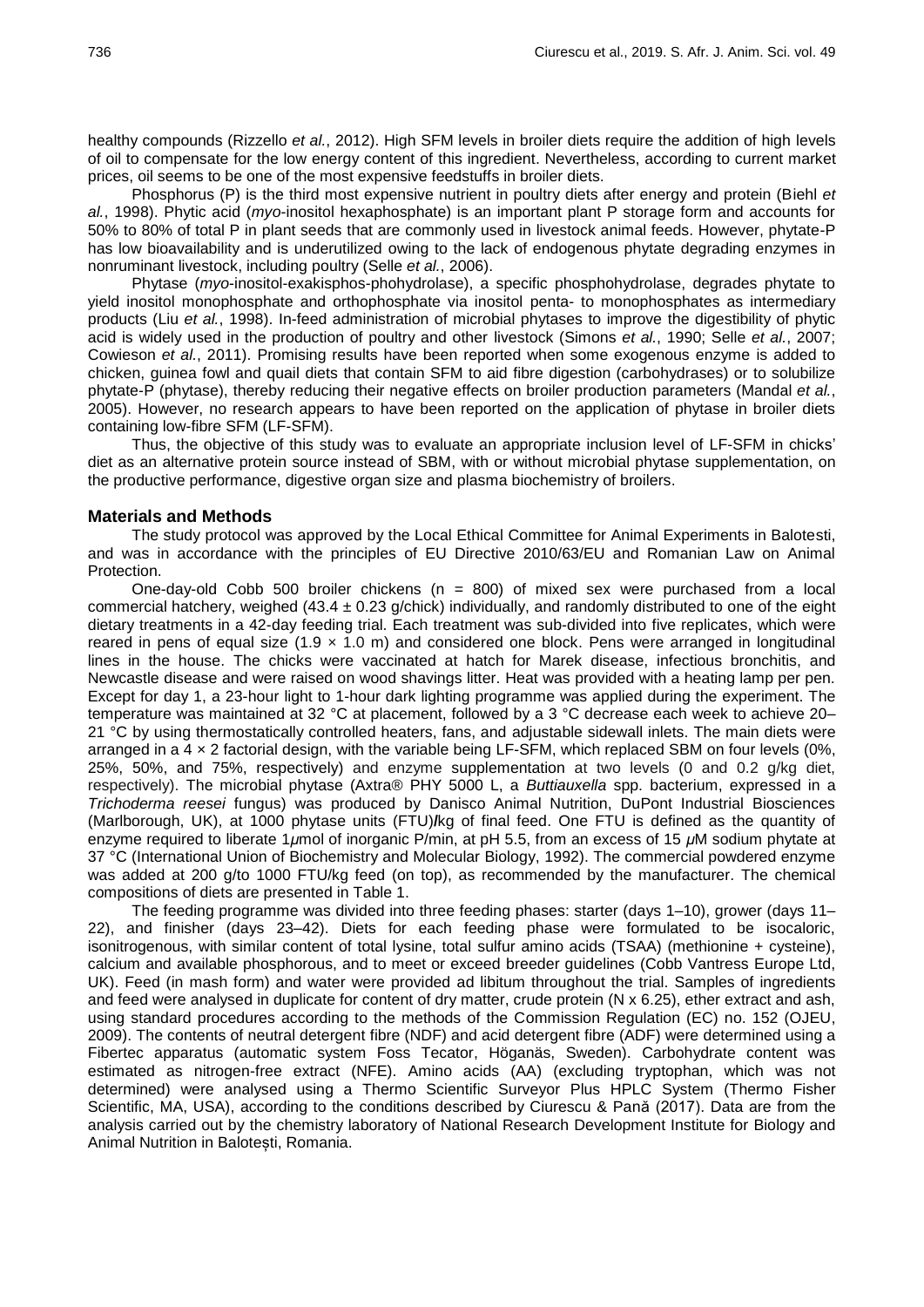|                              | Low-fibre SFM levels as a substitute for SBM (%) |                           |              |              |              |                           |              |              |                             |              |              |              |  |
|------------------------------|--------------------------------------------------|---------------------------|--------------|--------------|--------------|---------------------------|--------------|--------------|-----------------------------|--------------|--------------|--------------|--|
| <b>Diets</b>                 |                                                  | Starter diets (0-10 days) |              |              |              | Grower diets (11-22 days) |              |              | Finisher diets (23-42 days) |              |              |              |  |
|                              | 0                                                | 25                        | 50           | 75           | 0            | 25                        | 50           | 75           | 0                           | 25           | 50           | 75           |  |
| Ingredients (%)              |                                                  |                           |              |              |              |                           |              |              |                             |              |              |              |  |
| Corn                         | 57.62                                            | 58.64                     | 58.62        | 58.76        | 67.43        | 68.24                     | 67.94        | 67.68        | 68.54                       | 69.05        | 68.72        | 68.41        |  |
| Soybean meal<br>(CP 46%)     | 31.40                                            | 22.50                     | 15.00        | 7.50         | 22.0         | 15.00                     | 10.00        | 5.00         | 21.50                       | 15.00        | 10.00        | 5.00         |  |
| LF-SFM (CP<br>44%)           | 0.0                                              | 7.50                      | 15.00        | 22.50        | 0.0          | 5.00                      | 10.00        | 15.00        | 0.0                         | 5.00         | 10.00        | 15.00        |  |
| Corn gluten meal<br>(CP 62%) | 4.00                                             | 4.60                      | 4.50         | 4.30         | 4.00         | 5.60                      | 6.00         | 6.20         | 3.00                        | 4.20         | 4.50         | 4.80         |  |
| Sunflower oil                | 2.00                                             | 1.70                      | 1.70         | 1.70         | 1.50         | 1.10                      | 1.00         | 1.00         | 2.50                        | 2.20         | 2.20         | 2.20         |  |
| Monocalcium<br>phosphate     | 1.67                                             | 1.56                      | 1.5,3        | 1.45         | 1.56         | 1.50                      | 1.45         | 1.42         | 1.38                        | 1.34         | 1.28         | 1.25         |  |
| Calcium<br>carbonate         | 1.45                                             | 1.46                      | 1.4,6        | 1.46         | 1.39         | 1.42                      | 1.42         | 1.42         | 1.25                        | 1.28         | 1.29         | 1.27         |  |
| Salt                         | 0.28                                             | 0.28                      | 0.2,8        | 0.28         | 0.28         | 0.28                      | 0.28         | 0.28         | 0.28                        | 0.28         | 0.28         | 0.28         |  |
| L-Lysine $(78%)$             | 0.25                                             | 0.45                      | 0.60         | 0.75         | 0.42         | 0.56                      | 0.63         | 0.72         | 0.27                        | 0.39         | 0.48         | 0.55         |  |
| DI-Methionine<br>(99%)       | 0.25                                             | 0.23                      | 0.23         | 0.22         | 0.24         | 0.22                      | 0.20         | 0.20         | 0.20                        | 0.18         | 0.17         | 0.16         |  |
| Choline chloride             | 0.08                                             | 0.08                      | 0.08         | 0.08         | 0.08         | 0.08                      | 0.08         | 0.08         | 0.08                        | 0.08         | 0.08         | 0.08         |  |
| Premix vit-min <sup>1</sup>  | 1.0                                              | 1.0                       | 1.0          | 1.0          | 1.0          | 1.0                       | 1.0          | 1.0          | 1.0                         | 1.0          | 1.0          | 1.0          |  |
| Phytase <sup>2</sup>         | $-/-^{3}$                                        | $-/-$                     | $-/-$        | $-/-$        | $-/-$        | $-/-$                     | $-/-$        | $-/-$        | $-/+$                       | $-/-$        | $-/-$        | $-/-$        |  |
| Calculated composition       |                                                  |                           |              |              |              |                           |              |              |                             |              |              |              |  |
| ME (MJ/kg)                   | 12.69                                            | 12.69                     | 12.69        | 12.70        | 12.99        | 13.00                     | 12.98        | 12.99        | 13.28                       | 13.28        | 13.29        | 13.30        |  |
| Crude protein                | 22.25                                            | 22.24                     | 22.31        | 22.32        | 19.02        | 19.03                     | 19.08        | 19.04        | 18.06                       | 18.04        | 18.06        | 18.05        |  |
| Lysine, total                | 1.30                                             | 1.30                      | 1.30         | 1.30         | 1.19         | 1.19                      | 1.19         | 1.19         | 1.05                        | 1.05         | 1.05         | 1.05         |  |
| Lysine, digestible           | 1.21                                             | 1.17                      | 1.16         | 1.17         | 1.11         | 1.11                      | 1.10         | 1.10         | 1.00                        | 0.99         | 0.99         | 0.99         |  |
| <b>TSAA</b><br>Calcium       | 0.98<br>0.90                                     | 0.97<br>0.90              | 0.98<br>0.90 | 0.97<br>0.90 | 0.89<br>0.84 | 0.89<br>0.84              | 0.88<br>0.84 | 0.89<br>0.84 | 0.82<br>0.76                | 0.82<br>0.76 | 0.82<br>0.76 | 0.82<br>0.76 |  |
| Available                    |                                                  |                           |              |              |              |                           |              |              |                             |              |              |              |  |
| phosphorous                  | 0.45                                             | 0.44                      | 0.45         | 0.45         | 0.42         | 0.42                      | 0.42         | 0.42         | 0.38                        | 0.38         | 0.38         | 0.38         |  |
| Crude fat                    | 4.92                                             | 4.76                      | 4.89         | 4.97         | 4.67         | 4.40                      | 4.37         | 4.43         | 5.67                        | 5.48         | 5.54         | 5.61         |  |
| Crude fibre                  | 2.80                                             | 3.30                      | 3.84         | 4.38         | 2.53         | 3.07                      | 3.67         | 4.27         | 2.51                        | 3.06         | 3.66         | 4.26         |  |
| Analysed composition         |                                                  |                           |              |              |              |                           |              |              |                             |              |              |              |  |
| Dry matter                   | 88.2                                             | 87.6                      | 88.7         | 89.2         | 86.5         | 87.9                      | 88.6         | 89.0         | 86.2                        | 87.4         | 87.7         | 87.6         |  |
| Crude protein                | 22.12                                            | 22.21                     | 22.77        | 22.65        | 19.27        | 19.35                     | 19.42        | 19.33        | 18.32                       | 18.39        | 18.45        | 18.43        |  |
| Crude fat                    | 4.88                                             | 4.75                      | 4.82         | 4.94         | 4.78         | 4.25                      | 4.23         | 4.30         | 5.56                        | 5.34         | 5.69         | 5.72         |  |
| Crude fibre                  | 3.10                                             | 3.87                      | 3.93         | 4.77         | 2.76         | 3.45                      | 3.92         | 4.53         | 2.67                        | 3.41         | 3.88         | 4.37         |  |

|  | Table 1 Ingredients and nutrient composition (as-dry basis) of diets used in the study |  |  |  |  |  |  |  |  |  |  |
|--|----------------------------------------------------------------------------------------|--|--|--|--|--|--|--|--|--|--|
|--|----------------------------------------------------------------------------------------|--|--|--|--|--|--|--|--|--|--|

1 Supplied per kg diet: 4.47 mg retinyl acetate, 0.12 mg cholecalciferol, 80 mg DL-α-tocopheryl acetate, 4 mg menadione sodium bisulphite, 4 mg thiamine mononitrate, 9 mg riboflavin, 4 mg pyridoxine-HCl, 0.020 mg cyanocobalamin, 15 mg Ca-panthotenate, 60 mg niacin, 2 mg folic acid, 100 mg Mn, 100 mg Zn, 40 mg Fe, 15 mg Cu, 1.0 mg I, 0.30 mg Se, 0.25 mg Co.

 $2$  Phytase added to diets at 0 or 0.2 g/kg (1000 FTU/kg feed)

 $3 -$  = enzyme not included in the diet;  $+$  = enzyme included in the diet

ME: metabolizable energy; TSAA: total sulfur amino acids

On days 11, 23, and 42, the birds and residual feed were weighed using a Kern scale (PCB 6000-0, Balingen, Germany) and the feed intake (FI), body weight gain (BWG), and feed conversion ratio (FCR) were calculated. Dead birds were weighed and removed, and the percentage mortality was calculated. At days 42 old, three broiler chickens per replicate pen (nearest to the average weight of the same pen) were selected, fasted for three hours with water being provided ad libitum, and killed by severing the right carotid artery and jugular vein. Slaughtered birds were weighed and their internal organs, including gizzard, liver, pancreas, and spleen, were removed, cleaned of adhering tissues, and weighed individually. The small intestines (duodenum, jejunum, and ileum) were also weighed and recorded. The cecum was quickly dissected, and the fresh contents were gently squeezed and carefully collected in 25 ml sterilized tubes. The cecal digesta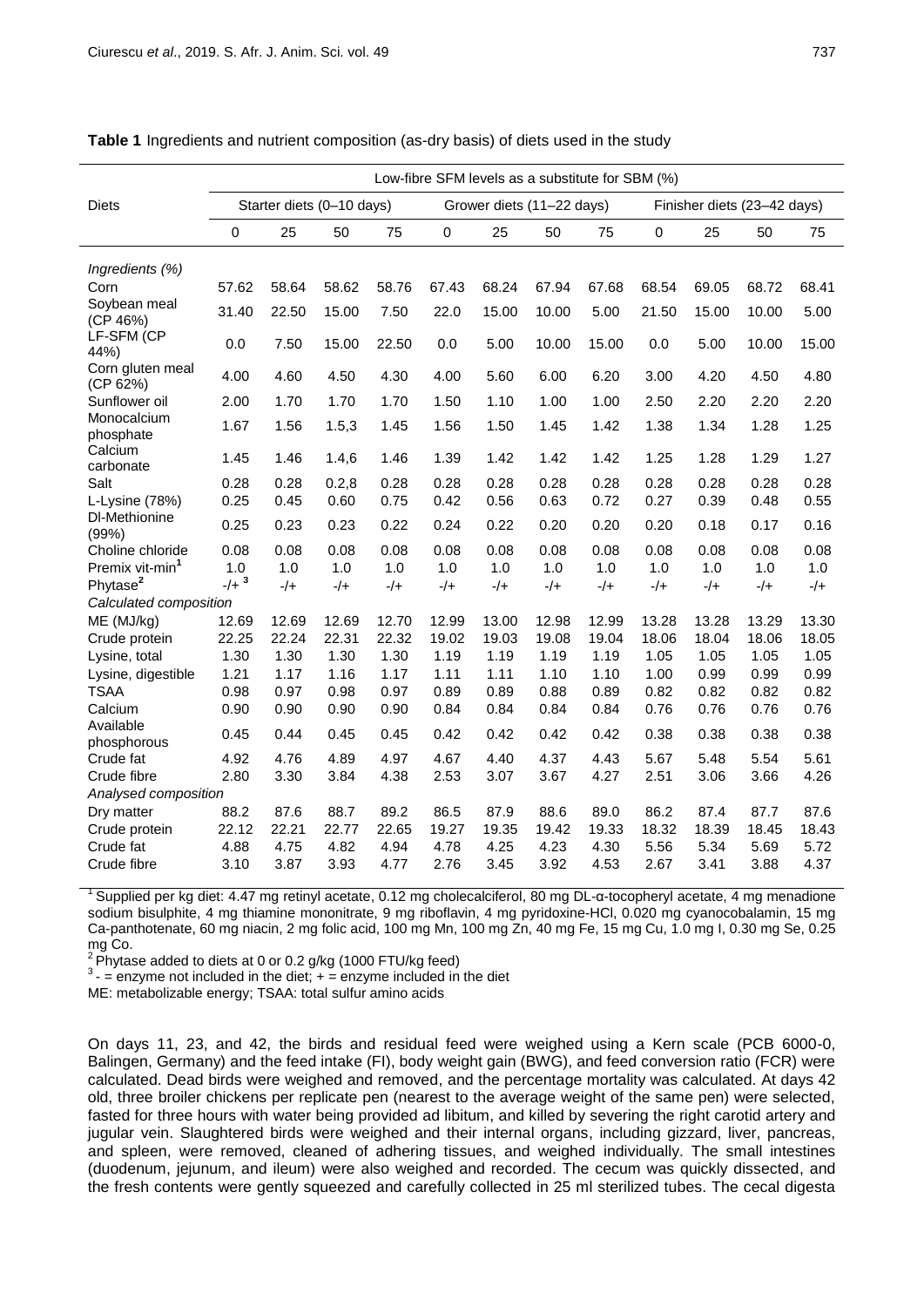pH was measured (mean of three readings) with a portable pH-meter (WTW pH 3310, WTW GmbH, Weilheim, Germany). Carcasses, abdominal fat, and digestive organs were weighed, excluding head, neck, and feet. Carcass yield and relative weights of digestive organs were expressed as percentages of live bodyweight.

At day 42, blood samples were collected via the brachial vein of two broiler chickens per replicate pen, chosen randomly, into sterilized tubes (Vacutest Kima, 4ml, Italy) with heparin as an anticoagulant. The tubes were centrifuged at 3000 rpm for 15 minutes (*i*Fuge D06, Neuation Technologies Pvt. Ltd, India). The resultant plasma was transferred to Eppendorf tubes and stored at -20 °C until further analyses. Total protein (T-Pro), albumin (Alb), total bilirubin (T-Bil), creatinine (Cre), urea (BUN), uric acid (UA), total cholesterol (T-Cho), triglycerides (TG), high-density lipoproteins cholesterol (HDL-C), calcium (Ca), magnesium (Mg), inorganic phosphorus (IP), alanine aminotransferase (ALT/GPT), aspartate aminotransferase (AST/GOT) and gamma-glutamyl-transferase (GGT) were determined with an automated biochemical analyser (dry chemistry system Spotchem EZ, SP- 4430 model; ARKRAY Global Business Inc., Kyoto, Japan) using the respective Arkray Diagnostic Kits.

Data were analysed with the general linear model (GLM) procedure of SPSS 20.0 software (2011). The statistical model included the effects of LF-SFM level, phytase addition, and their interaction. For growth performance (BWG, FI, and FCR), each pen was regarded as the experimental unit ( $n = 5$ ). For other variables (carcass traits and plasma profiles) each sample was considered the experimental unit. Effects were considered statistically significant at *P* <0.05. Probability values between 0.05 and 0.10 were considered trends. Post hoc multiple comparisons were performed by Tukey`s test.

### **Results and discussion**

The nutrient composition and amino acids profile of LF-SFM that were used for this study are shown in Tables 2 and 3. LF-SFM was found to contain an appreciable amount of crude protein compared with SBM (44–48.5%) as recorded by NRC (1994). In comparison with SBM, LF-SFM had lower metabolizable energy (7.10 vs 9.33 MJ) and threefold higher fibre content (11.31 vs 3.9 %).

| <b>Nutrients</b> | DМ    | СP    | EЕ   | Fibre | Ash  | NFE   | NDF   | ADF   | ME (MJ) | Ca   |      |
|------------------|-------|-------|------|-------|------|-------|-------|-------|---------|------|------|
| LF-SFM           | 96.39 | 43.36 | 0.68 | 11.31 | 7.96 | 33.08 | 24.18 | 12.71 | 7.10    | 0.44 | 1.59 |

**Table 2** Nutrient composition and metabolizable energy of low-fibre sunflower meal, as fed basis (n=2)

LF-SFM: low-fibre sunflower meal; DM: dry matter; CP: crude protein; EE: ether extract; NFE: nitrogen free extract; NDF: neutral detergent fibre; ADF: acid detergent fibre; ME: metabolizable energy; Ca: calcium; P: phosphorous

The metabolizable energy (ME) content of LF-SFM was estimated based on the following equation (NRC, 1994):

 $ME = 6.28$  (DM) - 6.28 (ash) + 25.38 (CP) + 62.62 (EE),

Where: DM, CP, and EE are dry matter, crude protein, and ether extract, percentage of SFM, respectively.

All essential AA, except the lysine (3.7–4 % of the protein) were present in excessive amounts. LF-SFM had higher sulfur-containing amino acids (methionine and cysteine 2%), compared with the requirements of broilers in the starter phase.

| AA         | LF-SFM | AA              | LF-SFM |
|------------|--------|-----------------|--------|
| Lysine     | 1.636  | Phenylalanine   | 2.359  |
| Methionine | 0.715  | <b>Tyrosine</b> | 1.192  |
| Cystine    | 0.659  | Serine          | 2.592  |
| Threonine  | 2.923  | Glycine         | 2.650  |
| Leucine    | 3.322  | Alanine         | 2.326  |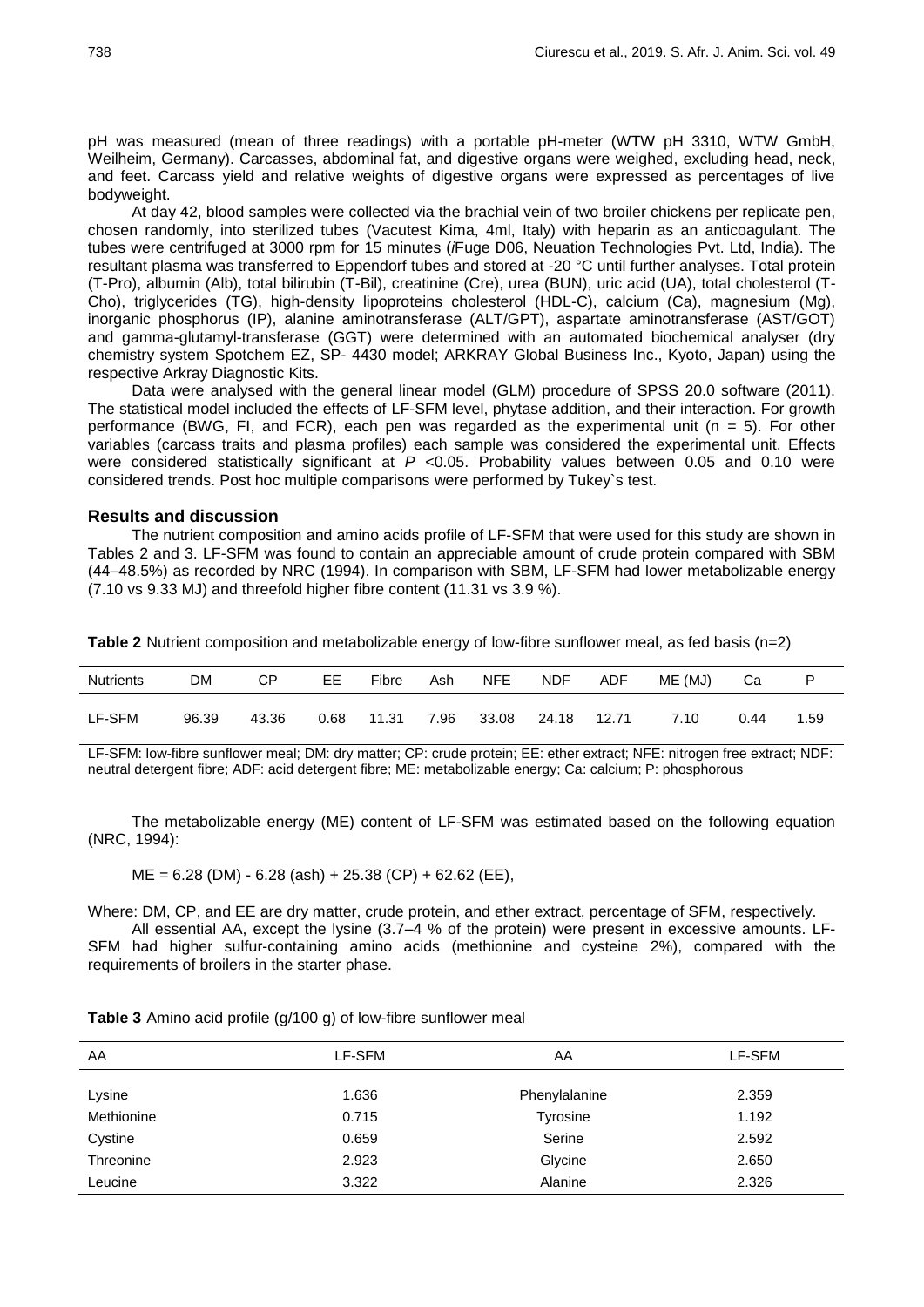AA: amino acids; LF-SFM: low-fibre sunflower meal

The effects of LF-SFM level, phytase supplementation and interaction between level and enzyme on the performance of broiler chicks are presented in Table 4. Mortality was low (<2.5%) and unrelated to treatment. There was no significant effect (P > 0.05) between the interaction of the main factors (LF-SFM x phytase) on BWG, FI, and FCR of broiler during the starter, grower and finisher phases and the overall period. In the first period of the trial (days 1-10), the results revealed that the broilers fed diets containing LF-SFM at 25% or 50% instead of SBM had comparable BWG. However, increasing LF-SFM in diets from 50 to 75% significantly (*P* <0.001) decreased BWG.

FI and FCR were not significantly (*P* >0.05) affected by the various LF-SFM inclusion levels. During the grower period (days 11–22), the diets with LF-SFM levels up to 25% generated BWG that was comparable with a diet containing SBM. Conversely, higher levels of LF-SFM (50% and 75%) recorded the lowest value of BWG (*P* <0.001) and consequently impaired FCR (*P* =0.043) in comparison with other levels. During the finisher phase (days 21–42), high inclusion levels of SFM (50% and 75%) posed the same problems, so resulted in a reduction of BWG (*P* <0.001) and impaired FCR (*P* =0.023), but had no effect on FI (*P* >0.05). The addition of phytase in the diets had no impact on FI (*P* >0.05), and tended (*P* =0.067) to impair BWG and FCR (*P* =0.075). Over the entire feeding period the poorest values of BWG (*P* <0.001) and FCR (*P* =0.004) were observed in chicks fed diets that contained 50% or 75% LF-SFM, whether supplemented with the enzyme or not. The addition of 0.2 g microbial phytase/kg diets was not effective in improving BWG, FCR, or FI (*P* >0.05).

There are no reports about the use of LF-SFM in broiler chicken diets. Some studies are related to other poultry species. Most of them have shown that up to 15% and 18% processed SFM have been used with success in laying hens (Laudadio *et al.*, 2014a) and turkey diets (Laudadio *et al.*, 2014), respectively. Earlier studies that investigated the effect of the use of SFM as a replacement for SBM showed inconsistent results. The findings of the current study are in line with the results of Mandal *et al.* (2006), Abdelrahman & Saleh (2007) and Peric *et al.* (2010), who found that the inclusion SFM in broiler diets decreased growth performance in terms of poor feed efficiency and growth rate. On the other hand, in other studies, the inclusion of SFM up to 20% (Tavernari *et al.*, 2008) and even higher levels (Rama Rao *et al.*, 2006; Mushtaq *et al.*, 2009) did not have adverse effects on BW or BWG. Senkoylu *et al.* (2006) did not observe any effect on broiler performance when up to 28% SFM was included in the feed. However, those authors used the residue of SFM from cold pressing (32.3% CP and 18.78% EE). In the same context, Alagawany *et al.* (2017) reported that increasing SFM level in the diet up to 50% to replace SBM improved performance traits (including BW, BWG, and FCR). This difference may be attributed to the quality or level of the SFM processing or variety of the birds.

There were no significant differences among the treatments because of the interaction effects between dietary LF-SFM level and phytase supplementation on growth performance (Table 4). Phytase addition had no beneficial effects on performance traits. The poorest values (1,670 g) of BWG and 2.03 (g feed/g gain) of FCR were achieved by broilers fed LF-SFM supplemented with exogenous phytase in the finishing period. This finding suggests that the use of *Trichoderma reesei*-derived phytase was not efficacious in releasing phytate P from LF-SFM. In this context, Adeola & Cowieson (2011), Ranvindran (2013), and Dersjant-Li *et al.* (2015) noted that the response of chickens to a phytase might be affected by various factors, such as the substrate (nutrients and antinutrients in the ingredients used in feed formulations) and enzyme origin (fungal vs. bacterial vs. yeast), and the conditions in the gastrointestinal tract, such as moisture content, temperature and pH.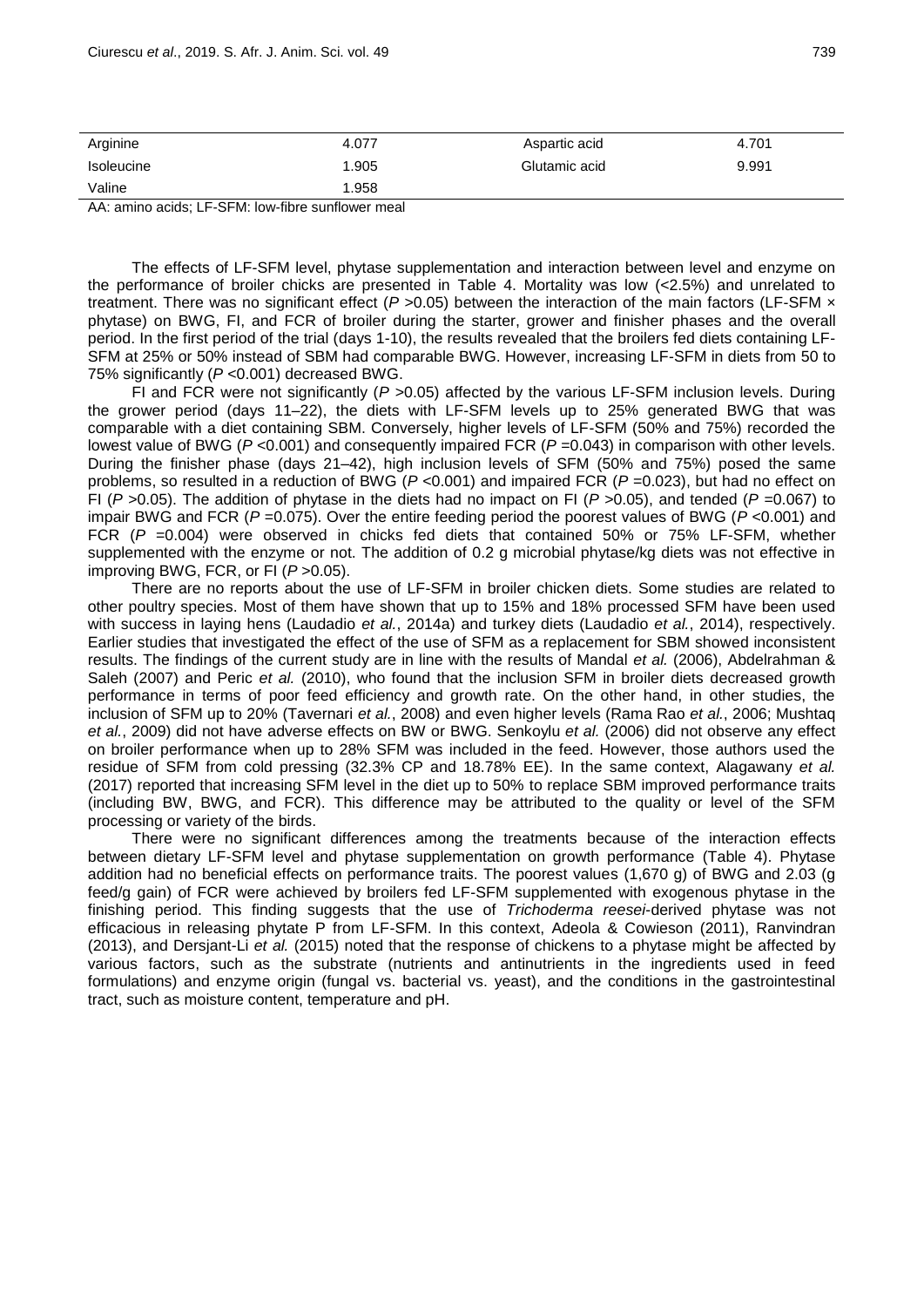| Phytase <sup>1</sup><br>LF-SFM<br><b>Treatments</b>                                                                                                                                                                                  |                     |
|--------------------------------------------------------------------------------------------------------------------------------------------------------------------------------------------------------------------------------------|---------------------|
| <b>FCR</b><br><b>BWG</b><br><b>FCR</b><br><b>BWG</b><br><b>BWG</b><br>F <sub>1</sub><br>FI.<br>F1<br><b>FCR</b><br>FI.<br>(%)<br>(g/ kg diet)<br>BWG (g)<br>(g)<br>(g/g)<br>(g)<br>(g)<br>(g/g)<br>(g)<br>(g)<br>(g/g)<br>(g)<br>(g) | <b>FCR</b><br>(g/g) |
| 1 <sup>2</sup><br>0<br>$\mathbf 0$<br>368<br>1,021<br>228<br>1.61<br>670<br>1.52<br>1,793<br>3,490<br>2,692<br>4,878<br>1.95                                                                                                         | 1.81                |
| $\overline{2}$<br>25<br>$\mathbf 0$<br>226<br>366<br>1.62<br>659<br>1,004<br>1.52<br>1,790<br>3,481<br>2,675<br>4,851<br>1.94                                                                                                        | 1.81                |
| 3<br>$\pmb{0}$<br>50<br>221<br>363<br>622<br>974<br>1.64<br>1.57<br>1,673<br>3,378<br>2,516<br>4,714<br>2.02                                                                                                                         | 1.87                |
| 75<br>$\mathbf 0$<br>357<br>972<br>4<br>216<br>1.65<br>619<br>1.57<br>1,662<br>3,360<br>2,497<br>4,689<br>2.02                                                                                                                       | 1.88                |
| 0.2<br>5<br>1,025<br>0<br>227<br>370<br>1.63<br>673<br>1.52<br>1,755<br>2,656<br>3,443<br>1.96<br>4.840                                                                                                                              | 1.82                |
| 6<br>0.2<br>25<br>364<br>1,006<br>224<br>1.63<br>652<br>1.54<br>1,738<br>3,419<br>2,615<br>4,788<br>1.97                                                                                                                             | 1.83                |
| $\overline{7}$<br>50<br>0.2<br>223<br>367<br>1.65<br>644<br>998<br>1.55<br>3,341<br>2,472<br>1,605<br>2.08<br>4,705                                                                                                                  | 1.90                |
| 8<br>75<br>0.2<br>217<br>1.55<br>359<br>1.65<br>639<br>993<br>1,579<br>3,346<br>2.12<br>2,435<br>4,697                                                                                                                               | 1.93                |
| <b>SEM</b><br>1.70<br>4.40<br>0.01<br>3.70<br>10.40<br>0.01<br>11.30<br>17.40<br>13.40<br>35.60<br>0.01                                                                                                                              | 0.01                |
| Main effects <sup>3</sup>                                                                                                                                                                                                            |                     |
| Level (L)                                                                                                                                                                                                                            |                     |
| $1.52^{b}$<br>$1.96^{b}$<br>228 <sup>a</sup><br>$672^a$<br>$1,774^a$<br>$2,674^a$<br>369<br>1.62<br>1,024<br>3,466<br>4,858<br>0                                                                                                     | $1.82^{b}$          |
| $225^{ab}$<br>$1.53^{ab}$<br>$656^a$<br>$1.96^{b}$<br>$2,645^{\circ}$<br>25<br>1,005<br>$1,764^a$<br>365<br>1.63<br>3,450<br>4,820                                                                                                   | $1.82^{b}$          |
| $222^{bc}$<br>634 <sup>b</sup><br>$1.55^a$<br>$1,625^{b}$<br>$2,480^{b}$<br>2.07 <sup>a</sup><br>50<br>364<br>1.65<br>986<br>3,361<br>4,710                                                                                          | 1.90 <sup>a</sup>   |
| 630 <sup>b</sup><br>1.56 <sup>a</sup><br>$1,621^{b}$<br>$217^{\circ}$<br>$2,466^{b}$<br>$2.07^{\circ}$<br>75<br>358<br>1.65<br>983<br>3,353<br>4,693                                                                                 | 1.90 <sup>a</sup>   |
| Phytase (PHY)                                                                                                                                                                                                                        |                     |
| 224<br>364<br>1.63<br>644<br>993<br>3,427<br>No<br>1.54<br>1,730<br>1.98<br>2,595<br>4,783                                                                                                                                           | 1.85                |
| 223<br>Yes<br>365<br>1.64<br>652<br>1,006<br>1.54<br>3,388<br>2,538<br>4,759<br>1,670<br>2.03                                                                                                                                        | 1.88                |
| P-value                                                                                                                                                                                                                              |                     |
| L effect<br>< 0.0001<br>0.121<br>< 0.0001<br>< 0.0001<br>0.178<br>0.442<br>0.043<br>< 0.0001<br>0.340<br>0.023<br>0.127                                                                                                              | 0.004               |
| $0.067$ <sup>T</sup><br>$0.075$ <sup>T</sup><br>PHY effect<br>0.929<br>0.634<br>0.924<br>0.754<br>0.527<br>0.381<br>0.545<br>0.348<br>0.432                                                                                          | 0.534               |
| L x PHY effect<br>0.826<br>0.898<br>0.927<br>0.929<br>0.924<br>0.765<br>0.768<br>0.924<br>0.688<br>0.887<br>0.927                                                                                                                    | 0.670               |

**Table 4** Dietary low-fibre sunflower meal level and phytase addition on growth performance of broiler chickens

<sup>a,b,c</sup> Columns means with different superscripts differ significantly at *P* <0.05<br><sup>1</sup>Axtra® PHY 5000 L (1000 FTU/kg feed)

<sup>2</sup>Control group

 $3$ Data were analysed as 4  $\times$  2 factorial arrangement

LF-SFM: low-fibre sunflower meal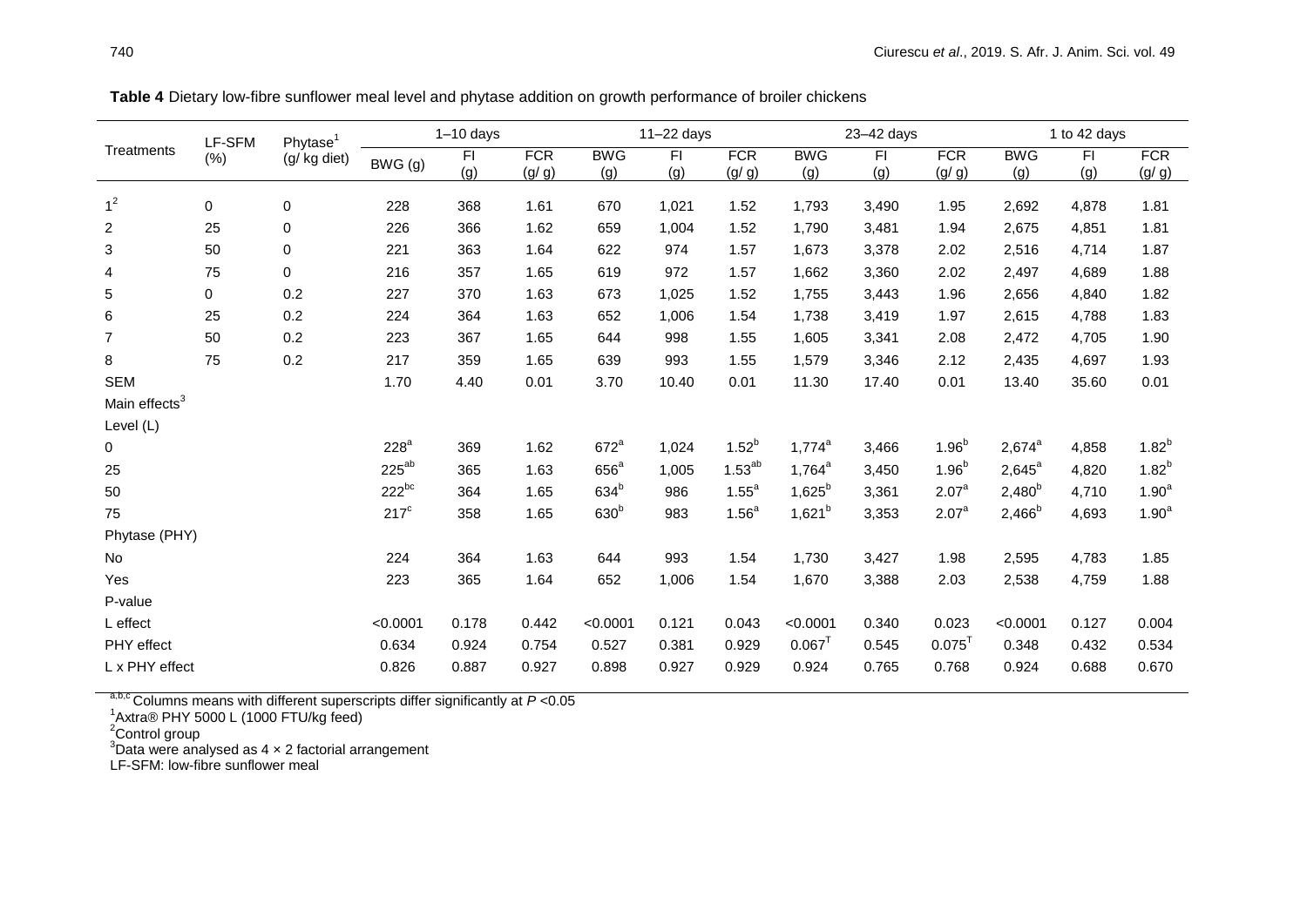| Treatments                | LF-SFM | Phytase <sup>2</sup> | Carcass <sup>5</sup> | Breast <sup>6</sup> | Abdominal fat <sup>6</sup> |             |       | Digestive organs weight <sup>7</sup> |        |                   | Cecal |  |
|---------------------------|--------|----------------------|----------------------|---------------------|----------------------------|-------------|-------|--------------------------------------|--------|-------------------|-------|--|
|                           | (% )   | (g/kg)               |                      |                     |                            | Gizzard     | Liver |                                      | Spleen | Small intestine   | pH    |  |
| 1 <sup>3</sup>            | 0      | 0                    | 72.9                 | 29.2                | 1.57                       | 2.19        | 2.60  | 0.30                                 | 0.09   | 3.03              | 6.56  |  |
| $\overline{c}$            | 25     | $\pmb{0}$            | 72.4                 | 28.7                | 1.46                       | 2.16        | 2.53  | 0.29                                 | 0.11   | 3.10              | 6.62  |  |
| 3                         | 50     | 0                    | 71.8                 | 28.6                | 1.28                       | 2.22        | 2.62  | 0.25                                 | 0.10   | 3.17              | 6.59  |  |
| 4                         | 75     | $\pmb{0}$            | 72.6                 | 28.9                | 1.22                       | 2.28        | 2.59  | 0.31                                 | 0.11   | 3.21              | 6.64  |  |
| 5                         | 0      | 0.2                  | 71.5                 | 28.4                | 1.55                       | 2.14        | 2.47  | 0.28                                 | 0.09   | 3.09              | 6.55  |  |
| 6                         | 25     | 0.2                  | 70.9                 | 28.8                | 1.42                       | 2.17        | 2.59  | 0.29                                 | 0.10   | 2.90              | 6.50  |  |
| $\overline{7}$            | 50     | 0.2                  | 70.7                 | 28.5                | 1.31                       | 2.25        | 2.61  | 0.30                                 | 0.08   | 3.11              | 6.60  |  |
| 8                         | 75     | 0.2                  | 71.4                 | 28.3                | 1.24                       | 2.17        | 2.52  | 0.26                                 | 0.11   | 3.14              | 6.57  |  |
| <b>SEM</b>                |        |                      | 1.10                 | 0.62                | 0.09                       | 0.24        | 0.19  | 0.04                                 | 0.01   | 0.33              | 0.22  |  |
| Main effects <sup>4</sup> |        |                      |                      |                     |                            |             |       |                                      |        |                   |       |  |
| Level (L)                 |        |                      |                      |                     |                            |             |       |                                      |        |                   |       |  |
| 0                         |        |                      | 72.2                 | 28.8                | 1.56 <sup>a</sup>          | 2.17        | 2.54  | 0.29                                 | 0.09   | 3.06 <sup>b</sup> | 6.55  |  |
| 25                        |        |                      | 71.7                 | 28.7                | $1.44^{b}$                 | 2.16        | 2.56  | 0.29                                 | 0.11   | $2.99^{b}$        | 6.56  |  |
| 50                        |        |                      | 71.4                 | 28.7                | $1.29^{bc}$                | 2.20        | 2.61  | 0.28                                 | 0.09   | $3.14^{a}$        | 6.60  |  |
| 75                        |        |                      | 72.0                 | 28.6                | 1.23 <sup>c</sup>          | 2.23        | 2.56  | 0.29                                 | 0.11   | $3.18^{a}$        | 6.61  |  |
| Phytase (PHY)             |        |                      |                      |                     |                            |             |       |                                      |        |                   |       |  |
| No                        |        |                      | 72.4                 | 28.8                | 1.38                       | 2.21        | 2.59  | 0.29                                 | 0.10   | 3.13              | 6.60  |  |
| Yes                       |        |                      | 71.2                 | 28.5                | 1.38                       | 2.18        | 2.55  | 0.28                                 | 0.09   | 3.06              | 6.56  |  |
| P-value                   |        |                      |                      |                     |                            |             |       |                                      |        |                   |       |  |
| L effect                  |        |                      | 0.467                | 0.543               | < 0.001                    | $0.096^{T}$ | 0.215 | 0.494                                | 0.510  | < 0.001           | 0.583 |  |
| PHY effect                |        |                      | 0.332                | 0.657               | 0.767                      | 0.443       | 0.384 | 0.786                                | 0.578  | 0.334             | 0.625 |  |
| L x PHY effect            |        |                      | 0.682                | 0.951               | 0.546                      | 0.567       | 0.333 | 0.624                                | 0.862  | 0.476             | 0.563 |  |

Table 5 Means of dietary low-fibre sunflower meal level and phytase addition on carcass traits of broiler chickens<sup>1</sup>

a,b,c Columns means with different superscripts differ significantly at *P* <0.05

<sup>1</sup>Data are means of 15 broilers for each treatment<br><sup>2</sup>Axtra® PHY 5000 L (1000 FTU/kg feed)

<sup>3</sup>Control group

 $4$ Data were analysed as 4  $\times$  2 factorial arrangement

 $5$ Represents as weight (g) of without head, neck and feet carcass as 100 g of live body weight

 $^6$ Calculated as weight (g) of carcass characteristics to 100 g of live body weight

Represents as weight  $\vec{q}$ ) of organ weights as 100 g of live body weight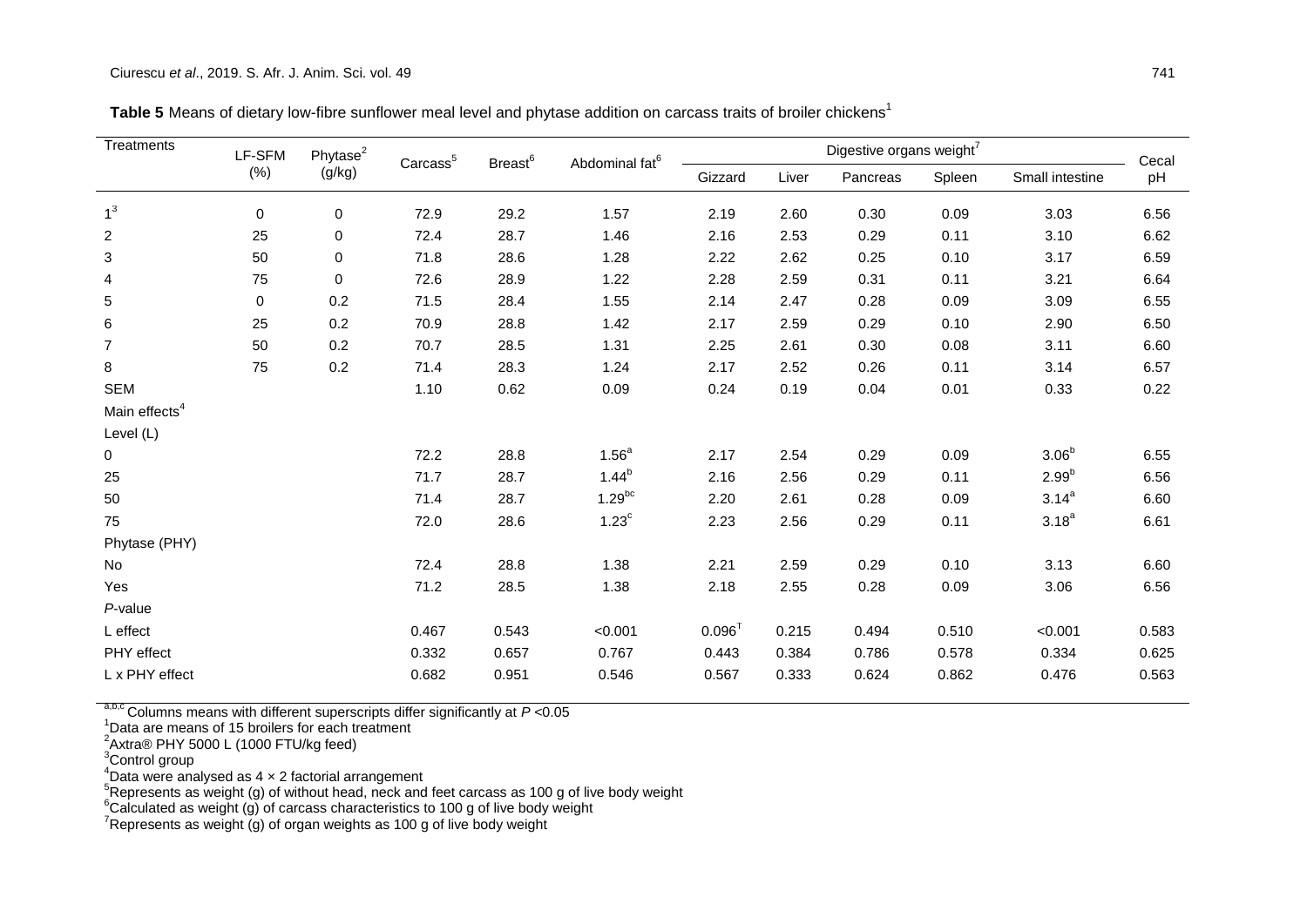| LF-<br>Treat-             |                   | Phy <sup>2</sup> | Energy profile |                    |                          |       | Protein profile     |       |                   |           |                      |       | Mineral profile      |          | Enzyme profile |         |            |
|---------------------------|-------------------|------------------|----------------|--------------------|--------------------------|-------|---------------------|-------|-------------------|-----------|----------------------|-------|----------------------|----------|----------------|---------|------------|
| ments                     | <b>SFM</b><br>(%) | (g/kg)           | T-Cho          | HDL-C              | $\overline{\mathsf{TG}}$ | T-Pro | Alb                 | T-Bil | $\overline{C}$ re | <b>UA</b> | <b>BUN</b>           | Ca    | $\overline{P}$       | Mg       | ALT/GPT        | AST/GOT | <b>GGT</b> |
|                           |                   |                  | mg/dL          | U/L                | mg/dL                    | g/dL  | g/dL                | mg/dL | mg/dL             | mg/dL     | mg/dL                | mg/dL | mg/dL                | mg/dL    | IUI/L          | IU/L    | U/L        |
| 1 <sup>3</sup>            | 0                 | 0                | 115.2          | 97.8               | 55.2                     | 2.04  | 0.78                | 0.12  | 0.56              | 4.62      | 3.20                 | 12.74 | 6.60                 | 1.86     | 9.4            | 278.4   | 47.8       |
| 2                         | 25                | 0                | 133.0          | 119.2              | 47.0                     | 2.34  | 0.84                | 0.16  | 0.58              | 5.06      | 2.00                 | 12.96 | 6.82                 | 1.98     | 9.4            | 332.4   | 46.0       |
| 3                         | 50                | 0                | 109.0          | 83.6               | 84.4                     | 2.14  | 0.68                | 0.16  | 0.58              | 4.14      | 2.00                 | 12.36 | 6.80                 | 1.98     | 8.6            | 272.6   | 42.8       |
| 4                         | 75                | 0                | 111.4          | 82.4               | 78.0                     | 2.28  | 0.82                | 0.14  | 0.60              | 4.74      | 2.00                 | 12.66 | 6.84                 | 2.02     | 7.6            | 234.6   | 46.0       |
| 5                         | 0                 | 0.2              | 108.4          | 89.8               | 31.8                     | 2.08  | 0.76                | 0.14  | 0.64              | 4.88      | 2.00                 | 12.24 | 6.24                 | 2.12     | 7.6            | 236.6   | 39.2       |
| 6                         | 25                | 0.2              | 131.6          | 131.8              | 55.8                     | 2.34  | 0.98                | 0.16  | 0.60              | 5.08      | 2.00                 | 12.72 | 7.18                 | 2.02     | 10.4           | 322.8   | 46.8       |
| $\overline{7}$            | 50                | 0.2              | 122.0          | 110.2              | 52.4                     | 2.30  | 0.80                | 0.18  | 0.58              | 4.58      | 2.00                 | 12.90 | 6.82                 | 2.08     | 7.0            | 273.6   | 42.6       |
| 8                         | 75                | 0.2              | 122.4          | 115.2              | 76.6                     | 2.18  | 0.74                | 0.14  | 0.66              | 4.68      | 2.00                 | 13.18 | 7.68                 | 2.06     | 7.6            | 301.4   | 46.6       |
| <b>SEM</b>                |                   |                  | 5.56           | 8.57               | 13.89                    | 0.12  | 0.07                | 0.03  | 0.03              | 0.56      | 0.26                 | 0.44  | 0.30                 | 0.09     | 1.45           | 57.98   | 3.31       |
| Main effects <sup>4</sup> |                   |                  |                |                    |                          |       |                     |       |                   |           |                      |       |                      |          |                |         |            |
| Level (L)                 |                   |                  |                |                    |                          |       |                     |       |                   |           |                      |       |                      |          |                |         |            |
| 0                         |                   |                  | $111.80^{b}$   | $93.80^{b}$        | $43.5^T$                 | 2.06  | 0.77                | 0.13  | 0.60              | 4.75      | $2.60^{T}$           | 12.49 | $6.42$ <sup>1</sup>  | 1.99     | 8.5            | 257.5   | 43.5       |
| 25                        |                   |                  | $132.30^{a}$   | $125.50^{a}$       | 51.4                     | 2.34  | $0.91$ <sup>T</sup> | 0.16  | 0.59              | 5.07      | 2.00                 | 12.84 | 7.00                 | 2.00     | 9.9            | 327.6   | 46.4       |
| 50                        |                   |                  | $115.50^{b}$   | 96.90 <sup>b</sup> | 68.4                     | 2.22  | $0.74$ <sup>T</sup> | 0.17  | 0.58              | 4.36      | 2.00                 | 12.63 | 6.81                 | 2.03     | 7.8            | 273.1   | 42.7       |
| 75                        |                   |                  | $116.90^{b}$   | $98.80^{b}$        | $77.3$ <sup>T</sup>      | 2.23  | 0.78                | 0.14  | 0.63              | 4.71      | 2.00                 | 12.92 | $7.26$ <sup>T</sup>  | 2.04     | 7.6            | 268.0   | 46.3       |
| Phytase (PHY)             |                   |                  |                |                    |                          |       |                     |       |                   |           |                      |       |                      |          |                |         |            |
| <b>No</b>                 |                   |                  | 117.15         | $95.75^{b}$        | 66.15                    | 2.20  | 0.78                | 0.15  | 0.58              | 4.64      | 2.30                 | 12.68 | 6.76                 | 1.96     | 8.75           | 279.5   | 45.65      |
| Yes                       |                   |                  | 121.10         | $111.75^a$         | 54.15                    | 2.22  | 0.82                | 0.16  | 0.62              | 4.80      | 2.00                 | 12.76 | 6.98                 | $2.07^T$ | 8.15           | 283.6   | 43.80      |
| P-value                   |                   |                  |                |                    |                          |       |                     |       |                   |           |                      |       |                      |          |                |         |            |
| L effect                  |                   |                  | 0.004          | 0.003              | 0.080                    | 0.171 | $0.096^{T}$         | 0.429 | 0.532             | 0.661     | $0.064$ <sup>1</sup> | 0.750 | $0.057$ <sup>1</sup> | 0.932    | 0.390          | 0.629   | 0.582      |
| <b>PHY</b> effect         |                   |                  | 0.323          | 0.013              | 0.231                    | 0.774 | 0.426               | 0.648 | 0.119             | 0.680     | 0.112                | 0.797 | 0.319                | 0.088    | 0.561          | 0.921   | 0.435      |
| L x PHY effect            |                   |                  | 0.237          | 0.104              | 0.439                    | 0.763 | 0.339               | 0.974 | 0.663             | 0.969     | 0.064                | 0.536 | 0.249                | 0.565    | 0.735          | 0.819   | 0.437      |

**Table 6** Means of dietary low-fibre sunflower meal levels and phytase addition on plasma metabolic profile of broiler chickens 1

a,b,c Columns means with different superscripts differ significantly at *P* <0.05

 $^1$ Data are means of 10 broilers for each treatment; <sup>2</sup>Axtra® PHY 5000 L (1000 FTU/kg feed); <sup>3</sup>Control group; <sup>4</sup>Data were analysed as 4 × 2 factorial arrangement

T-Cho: total cholesterol; HDL-C: high-density lipoproteins cholesterol; TG: triglycerides; T-Pro: total protein; Alb: albumin; T-Bil: total bilirubin; Cre: creatinine; UA: uric acid; BUN: urea; Ca: calcium; IP: inorganic phosphorus; Mg: magnesium; ALT/GPT: alanine aminotransferase; AST/GOT: aspartate aminotransferase; GGT: gamma-glutamyltransferase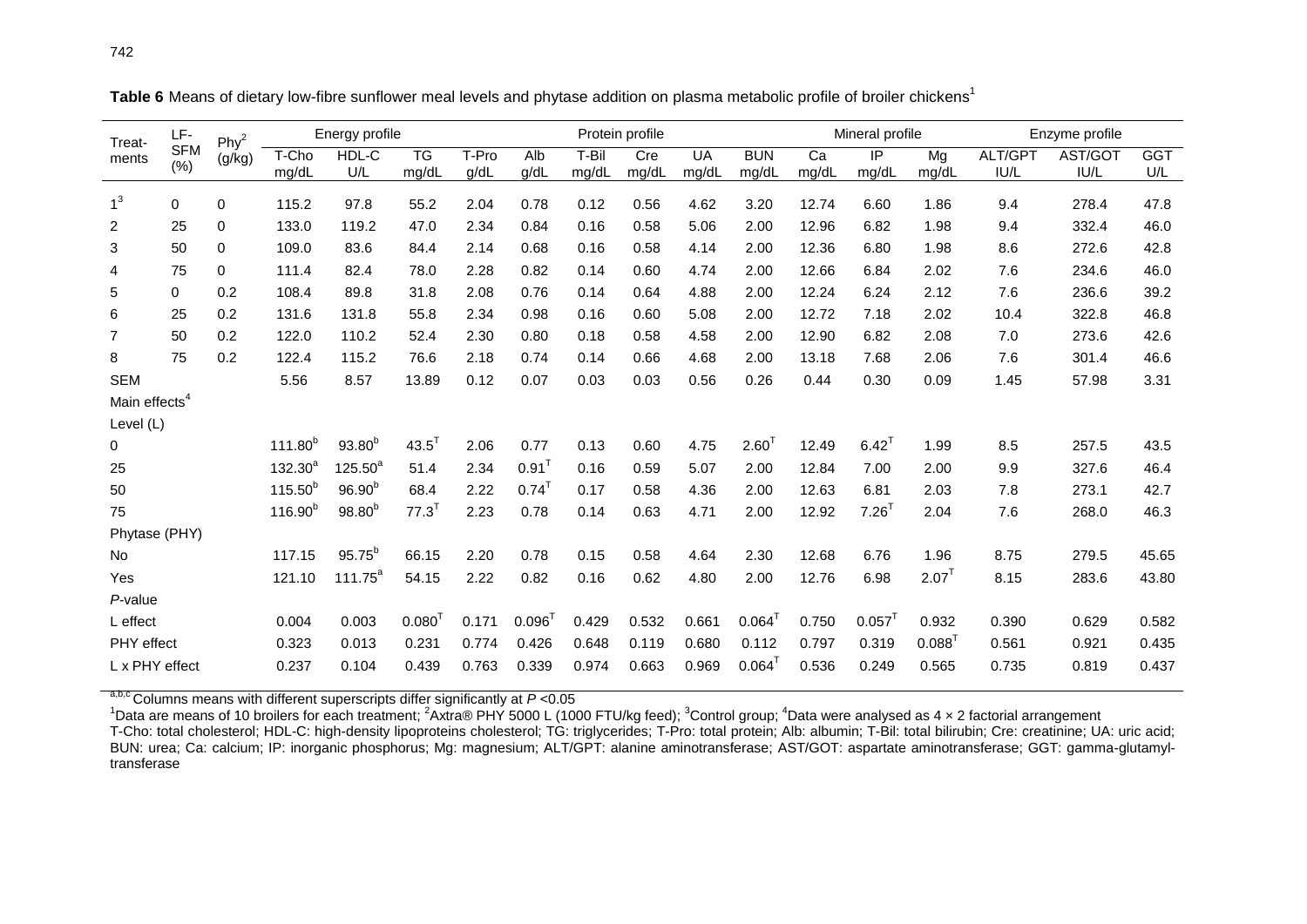On the other hand, Leske & Coon (1999) reported that phytates from different ingredients are not similarly susceptible to dephosphorylation and that the reactive phytate content, and not total, is critical in determining the responses to supplemental phytase. They also found for example that canola meal contained a relatively high level of total phytate, but less reactive phytate, and did not respond well to added phytase. On the contrary, Iyayi *et al*. (2013) showed that microbial phytase (*Aspergillus oryzae*; 1000 FTU/kg) could have beneficial effects on black-eyed pea and peanut flour diets in broiler chickens. Furthermore, Cowieson & Adeola (2005) and Juanpere *et al.* (2005) found that phytase in combination with carbohydrase and protease had additive effects in nutritionally marginal broiler diets.

The effects of dietary LF-SFM and microbial phytase inclusion or interaction between level and enzyme on carcass characteristics, internal organ weight and pH of the cecal digesta of broiler chickens (at day 42) are summarized in Table 5. The interaction between the main factors (LF-SFM x phytase) had no significant effects (*P* >0.05) on carcass yield, breast yield, abdominal fat, and digestive organ weight or cecal pH of broilers. However, increasing the level of LF-SFM (50% and 75%) in diets reduced abdominal fat (*P* <0.001), whereas, the weight of small intestine was increased (*P* <0.001) and tended (*P*=0.096) to increase gizzard weight. Broilers fed diets that contained phytase or did not had no effect on carcass yield, breast yield, abdominal fat and digestive organ weight (*i.e.* gizzard, liver, pancreas, and spleen) and cecal pH (*P* >0.05). Laudadio *et al.* (2014b) found that the substitution of SBM with micronized air-classified SFM (172 g/kg) as the main protein source had no adverse effect on growth performance and dressing percentage, and improved the breast and thigh muscle relative weights of the turkeys. Alagawany *et al.* (2017) observed that increasing dietary inclusion of sunflower meal (0%, 25%, 50%, and 75% replacing SBM) in broiler diets negatively influenced abdominal fat percentage. Araújo *et al.* (2011) reported that use of sunflower meal up to 15% in the broiler diets did not influence growth performance and carcass and yield from 22 to 42 days old. On the contrary, the inclusion of sunflower meal (0%, 8%, 16%, and 24%) in chick diets negatively influenced performance and carcass parameters (Araújo *et al.*, 2014). Brenes *et al.* (2008) found that including 250 g/kg of sunflower seeds in broiler diets caused a negative effect on relative liver weight and relative duodenum, jejunum, ileum and ceca lengths. In the current study, the increased weights of the small intestine when feeding diets with SFM (50% and 75%) to replace SBM for the entire rearing period could be the result of dietary fibre (DF). In general, DF ingestion leads to increased size and length of the digestive organs, including the small intestine, colon, and caecum of broilers (Iji *et al.*, 2001). These effects are often associated with modification of the gut epithelium morphology, and consequently with the hydrolytic and absorptive functions of the epithelium. Ciurescu *et al.* (2017) also observed an increase in the relative weight of the small intestine in chickens fed with legumes beans, such as lentils (*Lens culinaris*; cv. Eston, green seeded and cv. Anicia, green marbled seeded).

The plasma metabolic profile of broilers is listed in Table 6. There was no interaction effect between the main factors (LF-SFM × phytase) on plasma protein, energy, mineral and enzymatic profiles, but data showed that the level of LF-SFM tended to decrease plasma BUN ( $P = 0.064$ ). Increasing LF-SFM up to 75% to replace SBM increased plasma T-Cho  $(P = 0.004)$  and HDL-C  $(P = 0.003)$  significantly, and tended to increase TG (*P* =0.080), Alb (*P* =0.096), BUN (*P* =0.064) and plasma IP concentration (*P* =0.057), compared with control (broilers fed SBM). The inclusion of microbial phytase in the LF-SFM diets increased plasma HDL-C (*P* =0.013) and tended to increase Mg (*P* = 0.088) concentration. Blood biochemical data are commonly used as a diagnostic tool in poultry veterinary medicine, because they can reflect the condition of the organism and the changes happening to it under the influence of nutritional and environmental factors. Thus, clinical biochemical analysis can detect metabolic disorders and subclinical diseases that affect the production efficiency. The current results agree partially with those of Rama Rao *et al.* (2006), who reported that increased content of SFM (≥67% of SBM) in the broiler diets had increased the concentration of HDL-C, while the concentration of low-density lipoproteins cholesterol (LDL-C) decreased. They also noticed that the serum protein and triglycerides concentration decreased progressively with the increase in dietary SFM. It is well known that higher DF content reduces dietary fat utilization by deconjugating bile salts (Story & Furumoto, 1990), which might have reduced fat absorption through the gut. Thus, the body fat and, in particular the fat of the liver, could be used for metabolic needs and for increasing HDL serum concentration. On the other hand, Brenes *et al.* (2008) reported that the inclusion of 250 g/kg of sunflower seeds in the diets of broiler chicks had a negative impact on blood parameters. Alagawany *et al.* (2017) also indicated that using SFM at 0%, 25%, 50%, and 75% instead of SBM increased concentrations of total protein and its fractions (albumin and globulin). In contrast, Adejumo & Williams (2006) observed that total protein, albumin, and globulin were not affected by dietary SBM being replaced by SFM at 0%, 25%, 50%, and 75%, during the growing period In the present study, there were no significant differences (*P* >0.05) in the activity of ALT/GPT, AST/GOT, and GGT between treatments, that is, enzymes that are frequently used in evaluating hepatic function. Neither LF-SFM nor phytase addition had any effect on liver health. Previously, Alagawany *et al.* (2017) reported that the activity of ALT was enhanced with increasing the SFM level up to 50% in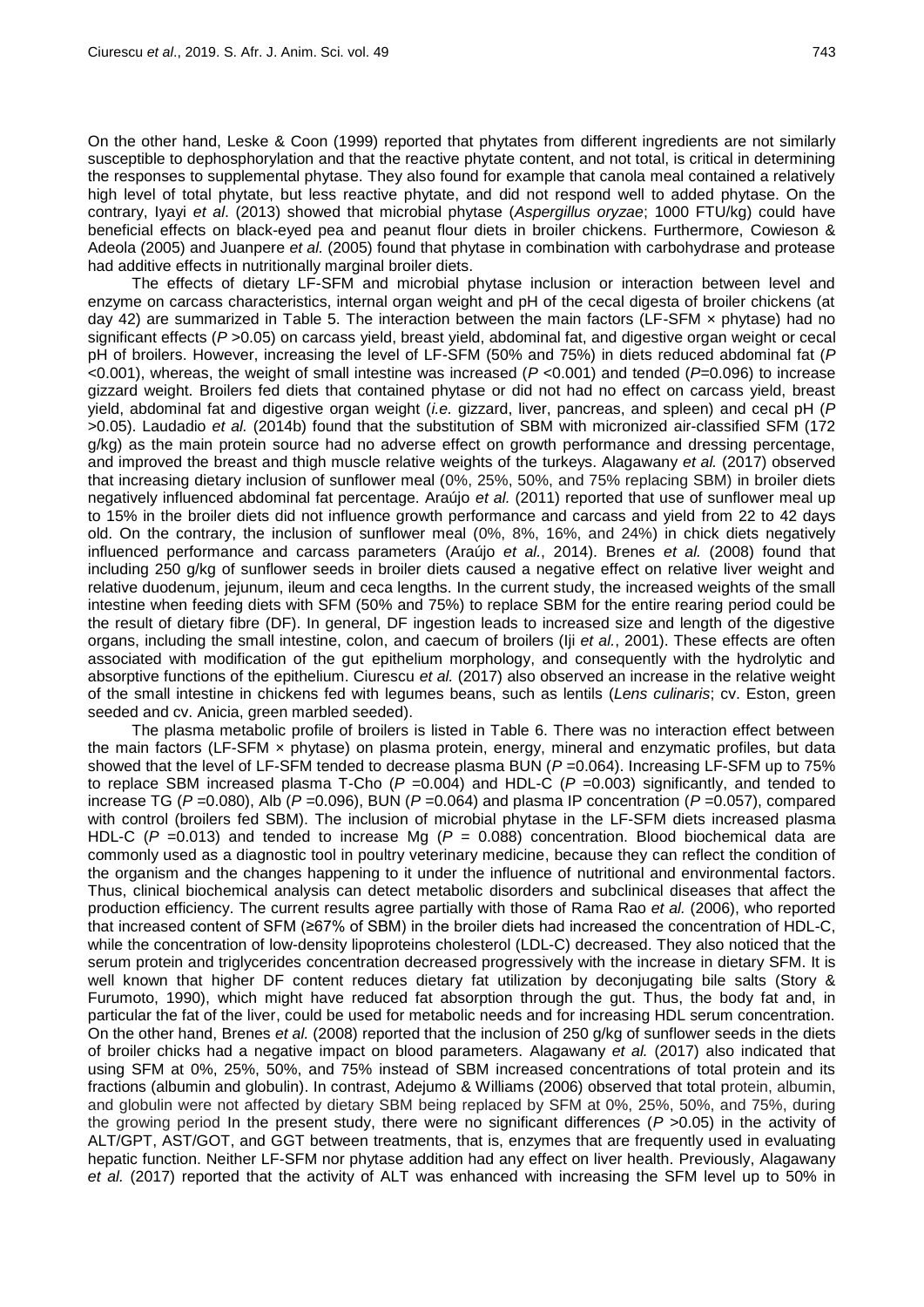broiler diets. To the best of the authors' knowledge, there are no published studies that test the specificity between LF-SFM and *Buttiauxella*-derived phytase on broiler blood constituents. Viveros et al. (2002) showed that the addition of phytase (Natuphos 500) in broiler low-P diets increased plasma P level and serum AST activity, reduced plasma Ca and Mg contents, and reduced serum ALT, and alkaline phosphatase, and lactate dehydrogenase activities.

### **Conclusion**

The replacement of SBM in broiler chicken diets with LF-SFM at levels lower than 25% resulted in similar productive performance, carcass and breast yield, digestive organ size and pH of the cecal digesta. Higher LF-SFM levels (50% and 75%) had a negative effect on small intestine weight, and tended to increase gizzard weight. Phytase addition had no favourable effect on BWG, FI, and FCR. The health state of the broilers was not affected. Further research about the practical implications of microbial phytase is recommended before it is applied on a commercial scale.

#### **Acknowledgements**

This study was supported financially by the Ministry of Research and Innovation of Romania, and the UEFICDI as research funding agency (Grant No. 17 PFE/ 17.10.2018, Grant No. 2018-PCCDI-8/2 and Grant No. PN 19 09 01 04).

#### **Authors' Contributions**

GC, AV and HG contributed to experimental design, data analysis, and interpretation. GC and DG contributed to experiment care, sample processing, and data recording. GC and AV contributed to manuscript writing and manuscript preparation.

## **Conflict of Interest Declaration**

The authors declared no conflict of interest.

#### **References**

- Abdelrahman, M. M. & Saleh, F.H., 2007. Performance of broiler chickens fed corn-sunflower meal diets with βglucanase enzyme. Jordan J. Agric. Sci. 3(3), 272-280.
- Adejumo, D.O. & Williams, A.O., 2006. Effects of partial replacement of soya bean meal or groundnut cake with sunflower seed meal in broiler chicken diets on performance and plasma metabolites. Global J. Pure Appl. Sci. 12(2), 159-164.
- Adeola, O. & Cowieson, A.J., 2011. Board-invited review: opportunities and challenges in using exogenous enzymes to improve non-ruminant animal production. J. Anim. Sci. 89(10), 3189-3218.
- Alagawany, M., Attia, A.I., Ibrahim, Z.A. & Mahmoud, R.A., 2017. The effectiveness of dietary sunflower meal and exogenous enzyme on growth, digestive enzyme, carcass traits, and blood chemistry of broilers. Environ. Sci. Pollut. Res. 24(13), 12319-12327.
- Araújo, L.F., Araujo, C.S.S., Petroli, N.B., Laurentiz, A.C., Albuquerque, R. & Neto, M.A.T., 2011. Sunflower meal for broilers of 22 to 42 days of age. Rev. Bras. Zoo. 40(10), 2142-2146.
- Araújo, W.A.G. de, Albino, L.F.T., Rostagno, H.S., Hannas, M.I., Pessoa, G.B.S., Messias, R.K.G., Lelis, G.R. & Ribeiro, Jr.V., 2014. Sunflower meal and enzyme supplementation of the diet of 21- to 42-day-old broilers. Braz. J. Poult. Sci. 16(2), 17-24.
- Biehl, R. R., Baker, D. H., de Luca, H. F., 1998. Activity of various vitamin D3 analogs for improving phosphorus utilization in chicks receiving diets adequate in vitamin D3. Br. Poult. Sci. 39(3), 408-412.
- Bozzo, G., Ceci, E., Bonerba, E., Desantis, S. & Tantillo, G., 2008. Ochratoxin A in laying hens. High-performance liquid chromatography detection and cytological and histological analysis of target tissues. J. Appl. Poult. Res. 17(1), 151-156.
- Brenes, A., Centeno, C., Viveros, A. & Arija, I., 2008. Effect of enzyme addition on the nutritive value of high oleic acid sunflower seeds in chicken diets. Poult. Sci. 87(11), 2300-2310.
- Canibe, N., Martin-Pedrosa, M., Robredo, L.M. & Bach-Knudsen, K.E., 1999. Chemical composition, digestibility and protein quality of 12 sunflower (*Helianthus annuus* L.) cultivars. J. Sci. Food Agric. 79(13), 1775-1782.
- Ciurescu, G. & Pană, O., 2017. Effect of dietary untreated field pea (*Pisum sativum* L.) as substitute for soybean meal and enzymes supplementation on egg production and quality of laying hens. Rom. Biotech Lett. 22(1), 12204- 12213.
- Ciurescu, G., Vasilachi, A., Hăbeanu, M. & Dragomir, C., 2017. Effects of dietary lentil seeds inclusion on performance, carcass characteristics and cecal pH of broiler chickens. Indian J. Anim. Sci. 87(9), 1130-1134.
- Cowieson, A.J. & Adeola, O., 2005. Carbohydrase, protease and phytase have an additive beneficial effect in nutritionally marginal diets for broiler chicks. Poult. Sci. 84(12), 1860-1867.
- Cowieson, A.J., Wilcock, P. & Bedford, M.R., 2011. Super-dosing effects of phytase in poultry and other monogastrics. World's Poult. Sci. J. 67(2), 225-236.
- Dersjant-Li, Y., Awati, A., Schulze, H. & Partridge, G., 2015. Phytase in non-ruminant animal nutrition: A critical review on phytase activities in the gastrointestinal tract and influencing factors. J. Sci. Food Agric. 95(5), 878-896.
- Iji, P.A., Saki, A. & Tivey, D.R., 2001. Intestinal development and body growth of broiler chicks on diets supplemented with non-starch polysaccharides. Anim. Feed Sci. Technol. 89(3-4), 175-188.